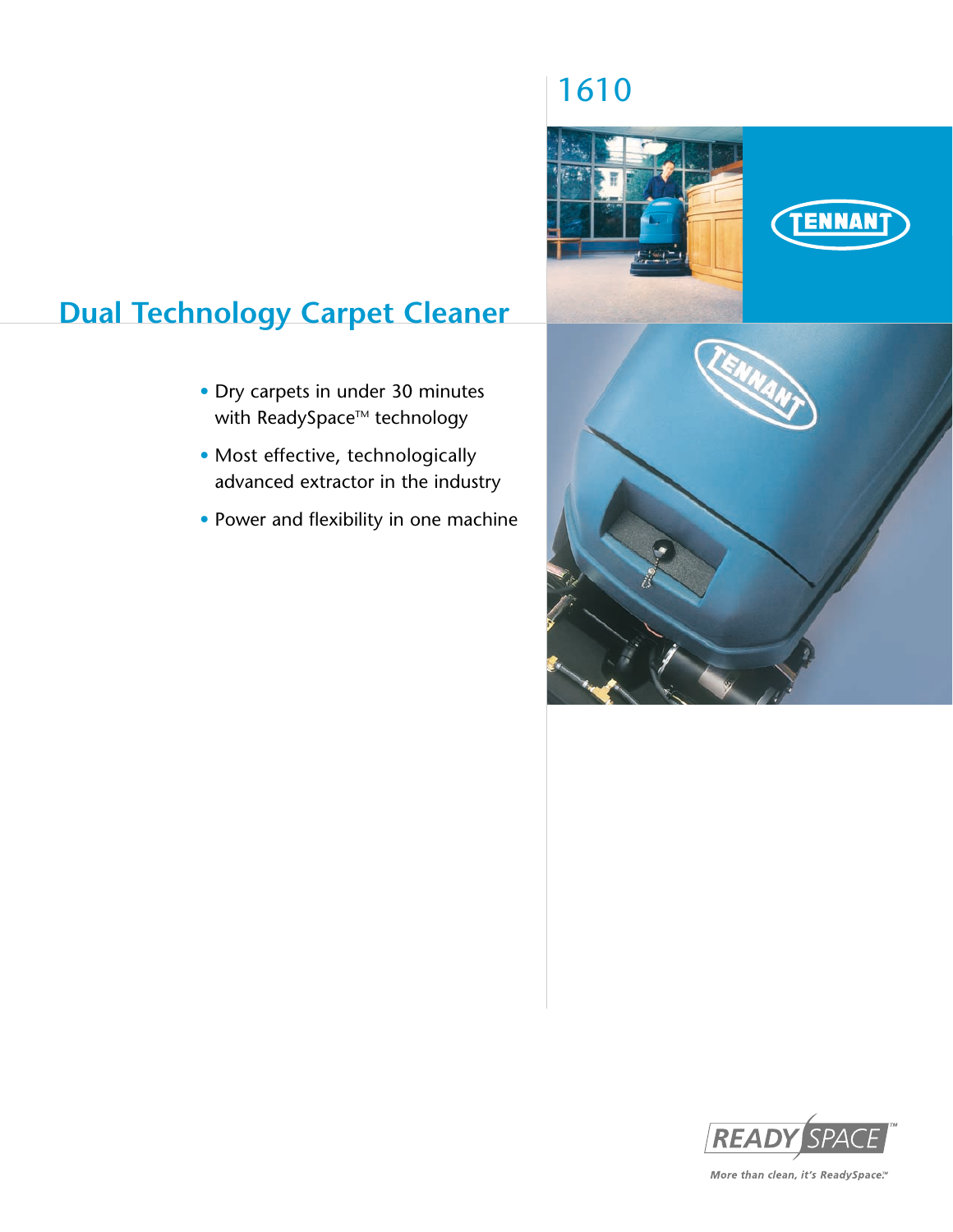# Maximum Cleaning Power and Flexibility

Cleaning professionals will appreciate the advantages of 1610's dual technology:

## **• ReadySpaceTM Technology**

Carpets cleaned with 1610's ReadySpace technology are dry and ready for foot traffic in less than 30 minutes.

## **• Restorative Extraction**

For periodic restorative cleaning, the 1610 delivers unsurpassed extraction performance.

# **Clean Carpets, Dry and Ready in Minutes**

Tennant's patented ReadySpace technology creates clean carpet spaces that are dry and ready to use in less than 30 minutes. Consider the benefits of quicker turnaround times:

Reopen rooms and carpeted areas sooner

Keep space accessible to guests and customers

Improve carpet appearance in high traffic areas with more frequent cleanings

Minimize disruption in locations with extended hours

Reduce slip-and-fall risk when transitioning from damp carpet to hard floors

## **From Clean to Crowd in Minutes**

Reopen the space sooner. Faster drying periods and first-rate cleaning performance make it easy to keep carpets clean and ready to use at all times.

#### *Open for Business*

#### 7:30 AM

–––

–––

–––

–––

Janitorial crews finish cleaning the building's carpeted hallways and lobby using ReadySpace.

#### 8:00 AM

Carpets are clean, dry and ready to handle the morning's rush of foot traffic.



Industry experts have previewed ReadySpace technology and enthusiastically endorsed it:

*"My rather reserved expectations not only were met, they were far exceeded. ReadySpace combines effective results with rapid drying. It is the fastest, most efficient maintenance cleaning process to hit the market in years. It's a guarantee for success."*

—Jeff Bishop, ADMINISTRATOR, CLEAN CARE SEMINARS, INC. AND ADVISOR TO TRADE ASSOCIATIONS & CERTIFICATION ORGANIZATIONS

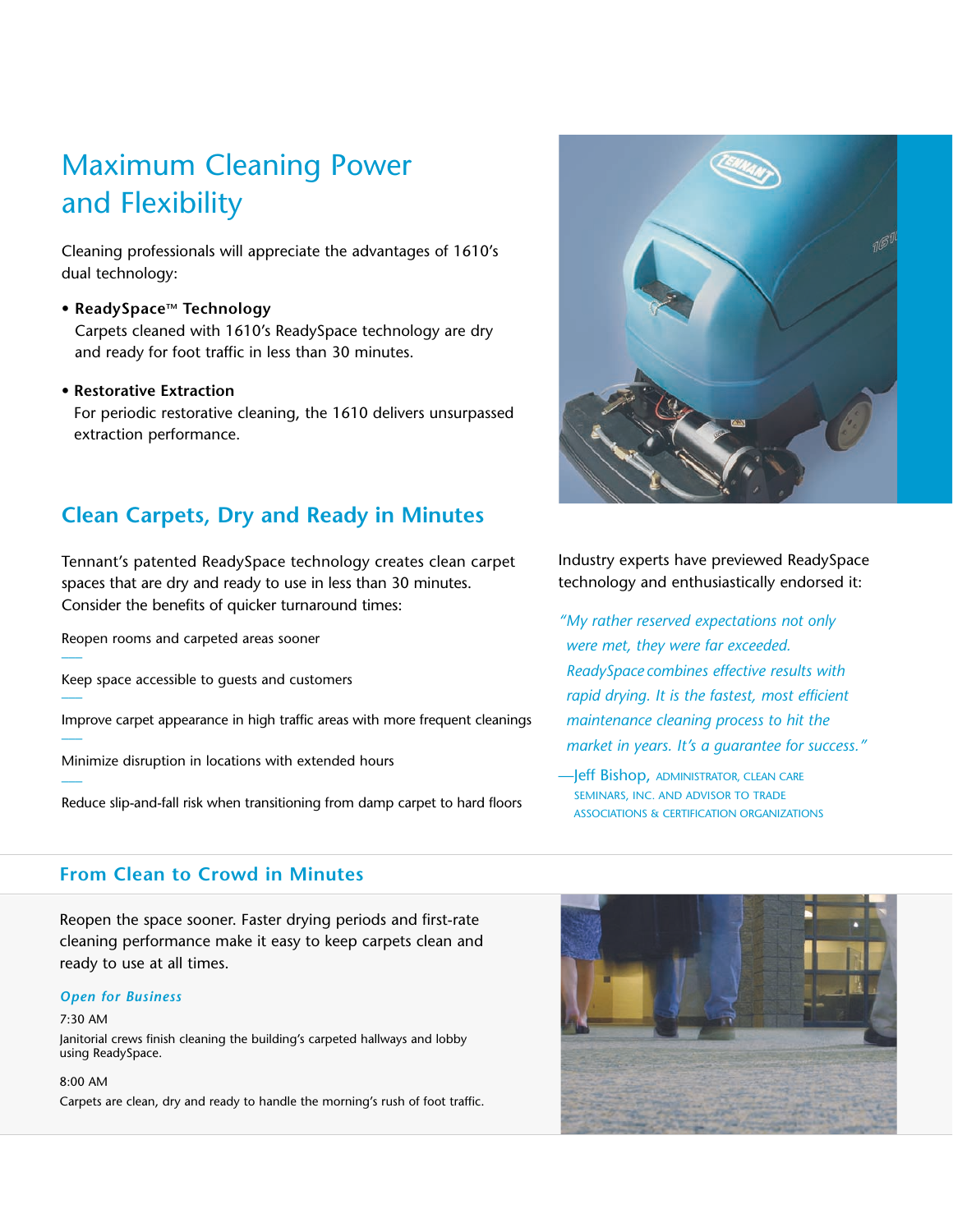- *"Tennant is going in the right direction with ReadySpace. A facility like ours has an extremely short cleaning window and we need technologies like ReadySpace that deliver rapid-drying, highly productive cleaning."*
- **-Brian Kingston, FACILITIES MANAGER** HARTSFIELD-JACKSON ATLANTA INTERNATIONAL AIRPORT

# **Outstanding Cleaning Performance, Beautiful Results**

Together, frequent ReadySpace cleanings and periodic restorative extraction tackle the challenges of ongoing carpet maintenance. The results are beautifully clean carpets that last longer.



# **Patented ReadySpace<sup>™</sup> Technology**

ReadySpace technology removes soil before it becomes deeply embedded, leaving carpets cleaner over time and making extraction easier.

- **A** Unique soil-transfer rollers are the basis for ReadySpace. When damp, these fabric rollers grab dirt from carpet fibers and lift it into the machine.
- $\left(\mathbf{B}\right)$  Inside, sprayers rinse soil from the rollers, not the carpet.
- **C** Two powerful individual vacuum shoes extract the dirty water into the recovery tank.

Because the carpet itself is never saturated, ReadySpace technology drastically reduces dry time. In addition, less water usage virtually eliminates wick-back and minimizes odors and molds in the carpet.



# **Restorative Extraction Cleaning**

Tennant pioneered commercial extraction technology. Now with the 1610, Tennant has engineered the most effective deep extractor in the industry. The 1610's unsurpassed performance stems from two important innovations:

## **• Dual Counter-Rotating Brushes**

Double agitation and counter-rotation separate more soil from both the front and back of carpet fibers, all in one machine pass.

## • **Superior Vacuum Lift**

More power means more dirt and debris is extracted out of the carpet and disposed in the recovery tank.